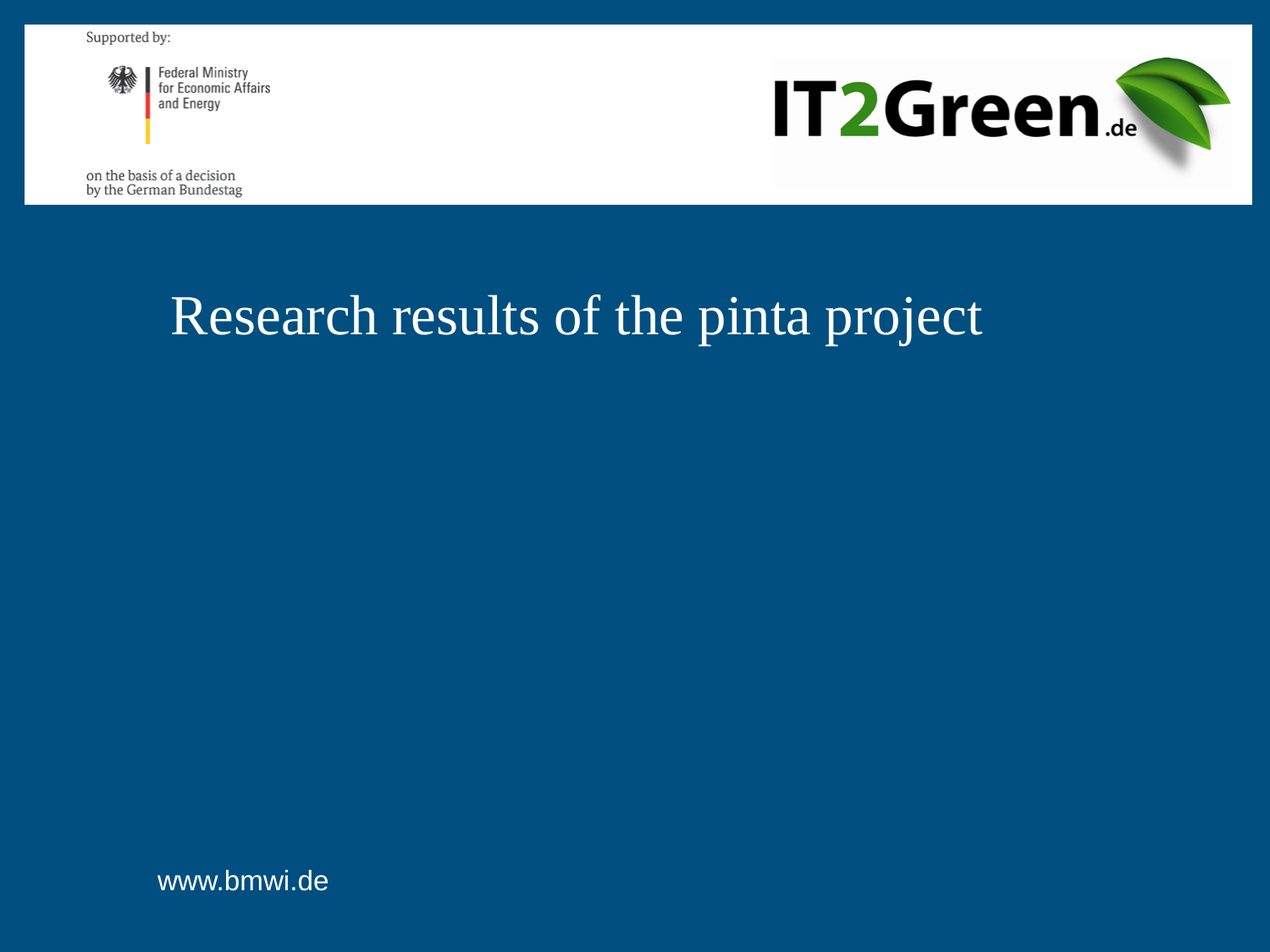



on the basis of a decision by the German Bundestag

#### Project summary

| Project title:                     | Dinta – Pervasive Energy via Internet-Based |
|------------------------------------|---------------------------------------------|
| <b>Telecommunications Services</b> |                                             |
| <b>BMWi</b> code:                  | 01ME11028                                   |
| Term:                              | $01/06/2011$ to $31/03/2014$                |
| Consortium:                        | <b>E.ON Mitte AG</b>                        |
|                                    | <b>Fraunhofer IWES</b>                      |
|                                    | <b>Siemens AG</b>                           |
|                                    | University of Kassel                        |
|                                    | <b>IdE</b>                                  |
| Project director:                  | Jelena Mitic, Siemens AG                    |
| Website:                           | www.pinta-it2green.de                       |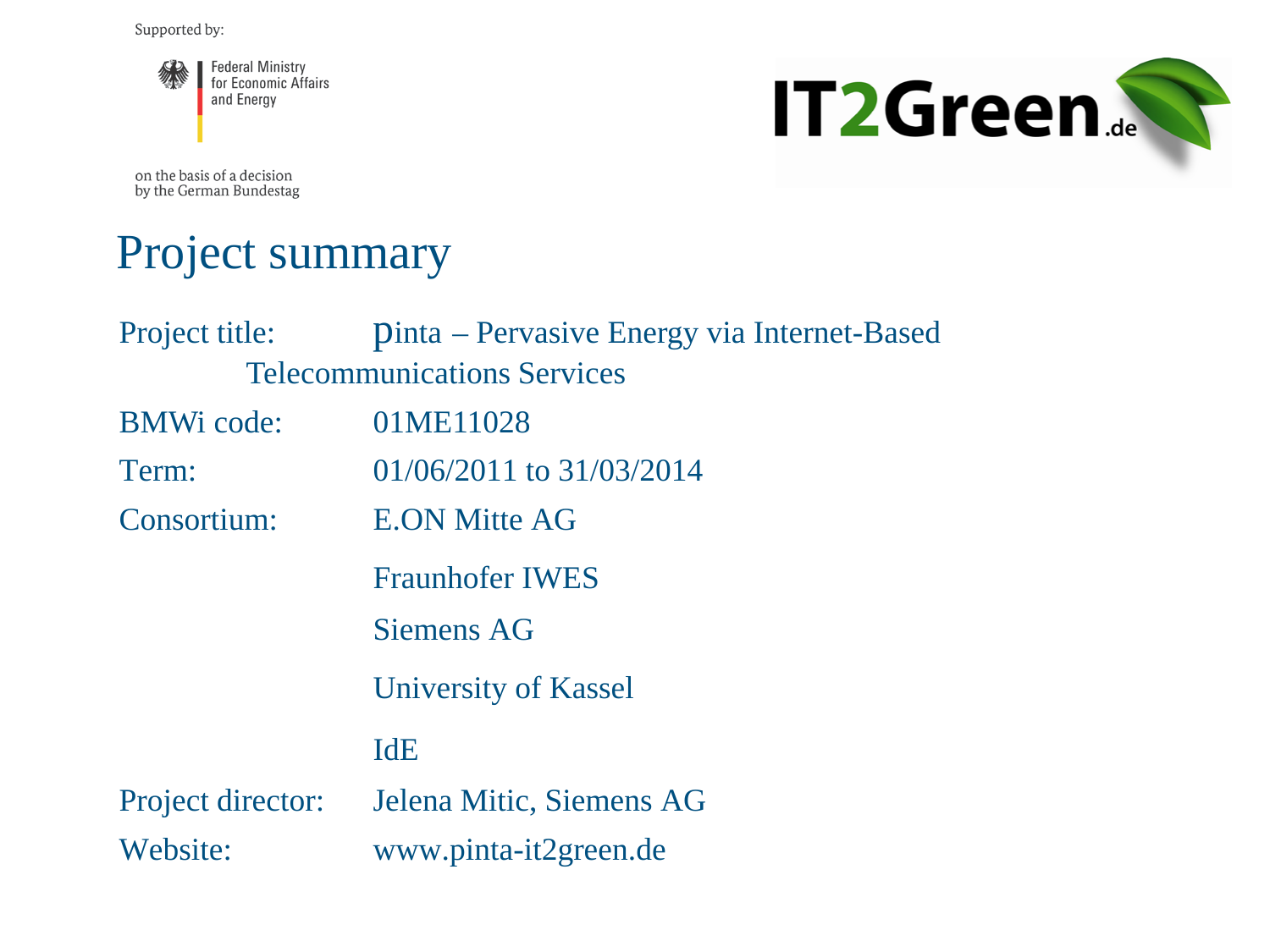

**IT2Green...** 

on the basis of a decision by the German Bundestag

## Research topics

The Pinta project has three main areas in terms of reducing energy consumption in the office through automated disabling of components that are not needed:

- Automatic, on-demand control of ICT, light and heating in the workplace (integrated linking of IT and building services engineering for lighting, heating, cooling)
- Linking of various context sources and sensors for detecting the presence of a user (smartphones, Bluetooth transmitters, motion detectors, etc.)
- Development of different user profiles (e.g. standard user, 8 AM to 5 PM in the office, absent 30% of the time)
- Integrated control through implementation of a software environment that is extensible and open (OGEMA)
- Engineering in regard to installation and operation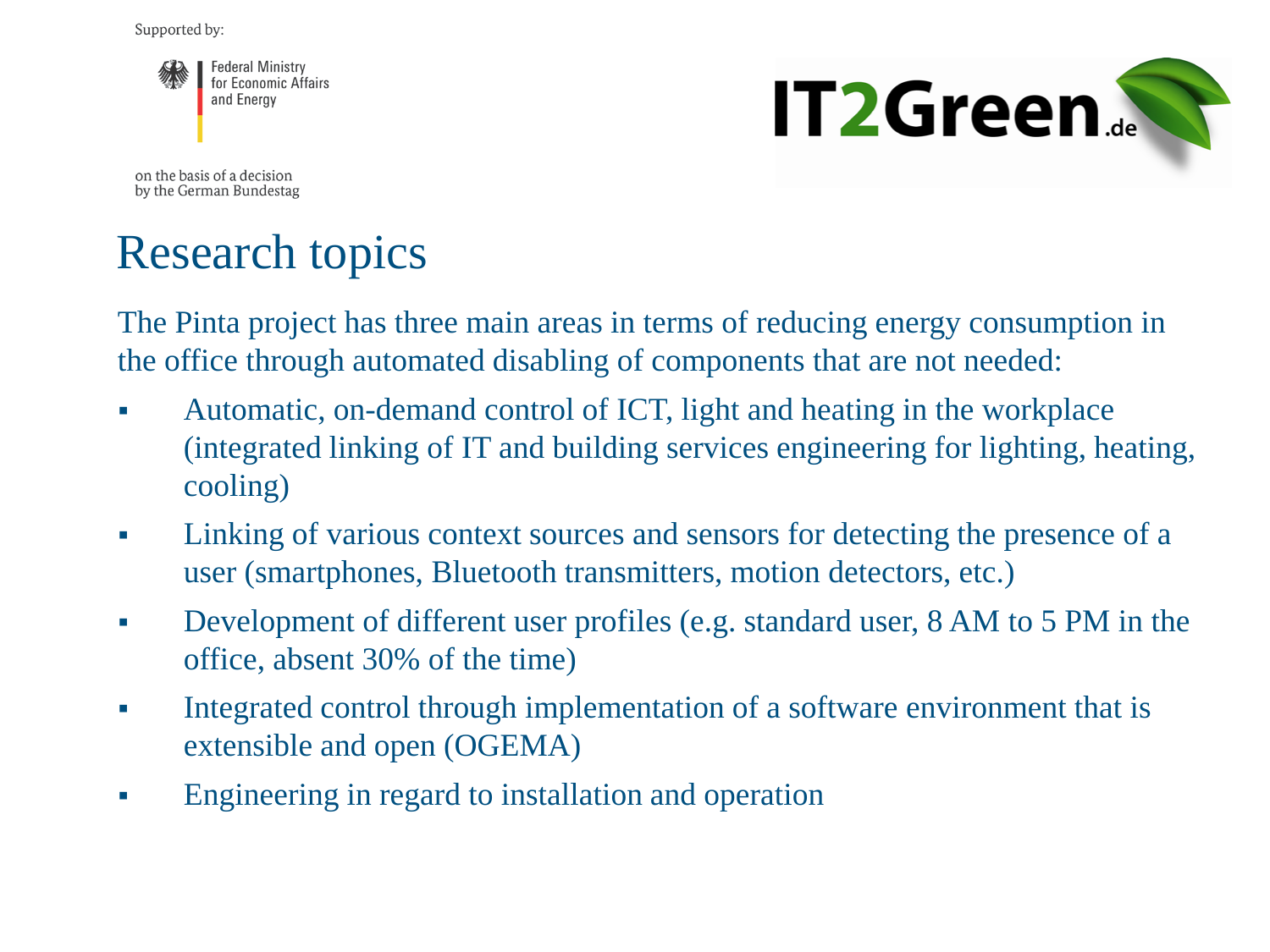

on the basis of a decision by the German Bundestag



#### Presence and energy consumption determination

The actual presence of the users (groups) is necessary in order to assess the added value of such a system.

- On average, users are not at their workplace during 27% of working time (during this time energy can be saved)
- This varies by the agreed working time and position (a part-time worker tends to be at their workplace for longer, as certain breaks are omitted; a secretary has fewer meetings outside the office as a project manager)
- Logging of presence is carried out by smartphone and at the same time by manual logoff on the PC for a redundant solution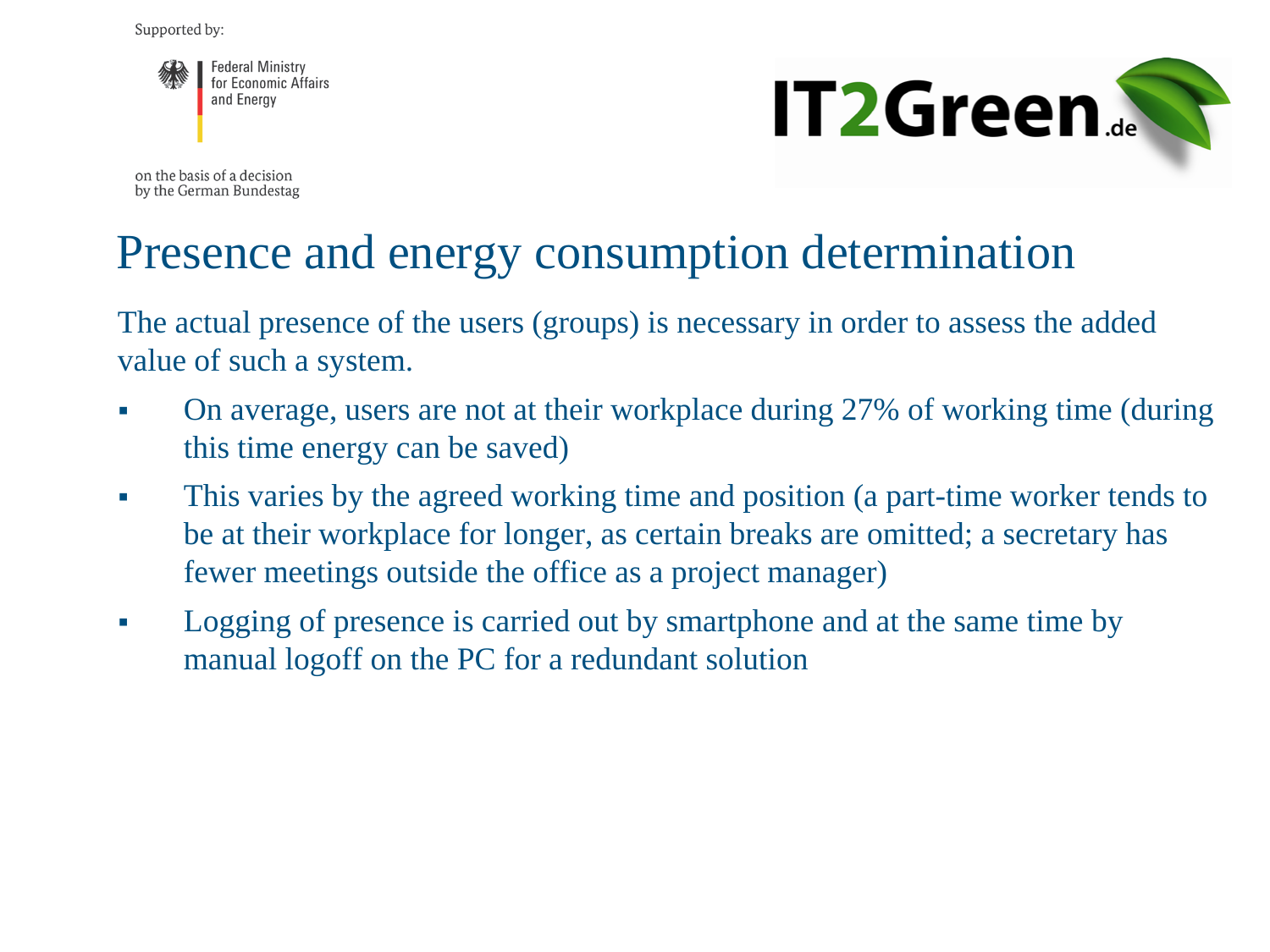



on the basis of a decision by the German Bundestag

#### Context-intensive detection of presence

Functional robust context detection is the most important prerequisite for automatic control:

- Good results with Bluetooth and PIR sensors
- WLAN and mobile wireless proved to be susceptible to interference in certain environments
- The additional power requirements of the location detection is in the overall energy balance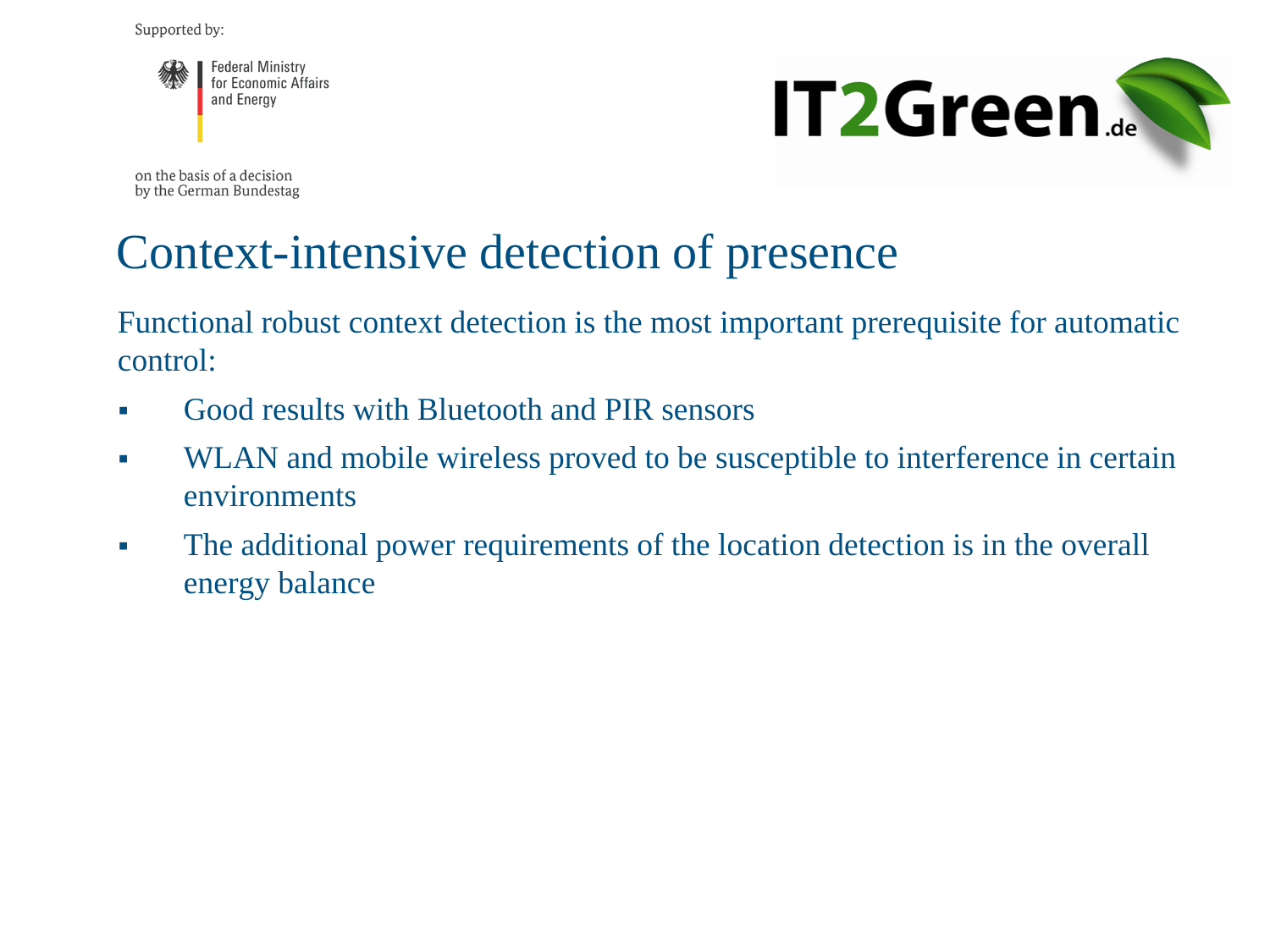

on the basis of a decision by the German Bundestag



#### Energy optimisation by presence detection

In the absence of the user, the PC, monitor and printer are put into soft-off mode. The following energy savings were achieved here:

- Computer: up to 41 W
- Monitor: up to 19 W
- Printer: up to 14 W (only in the absence of the entire group)

Additional large savings potential is provided by the infrastructure of the office building (based on a standard user):

- **Light:** up to  $12.8 \text{ kWh/(m²a)}$
- **Heating: up to 6.5 kWh/(m<sup>2</sup>/a)**

The control system itself has a capacity of about 9.76 W, that is, about 85.5 kWh consumption per year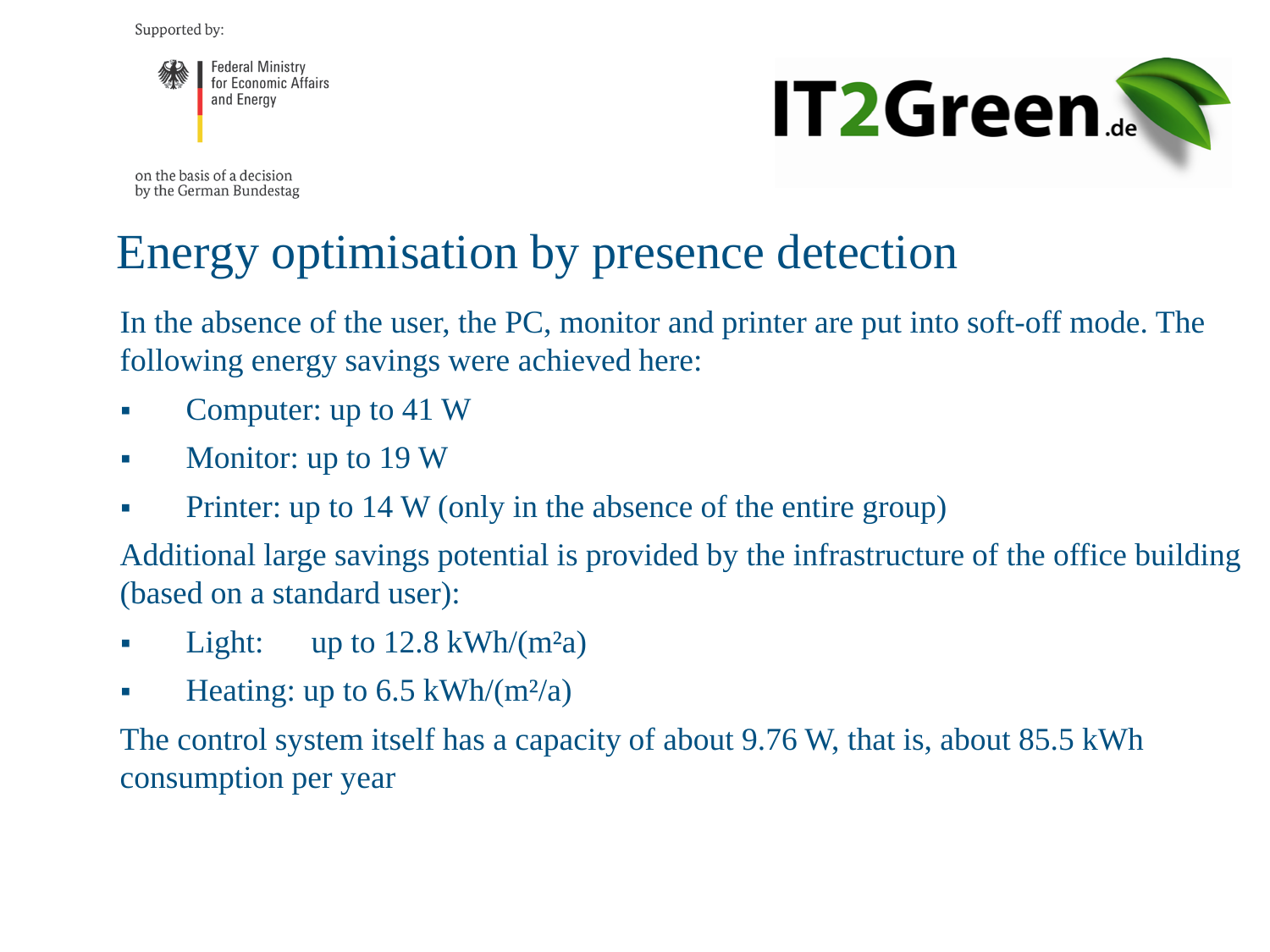



on the basis of a decision by the German Bundestag

#### Control of load-adaptive operation

Development based on OGEMA:

- System-spanning automated detection and control of the state of the systems is enabled (connection of sensors and actuators)
- In addition to the known sensors for detecting presence (motion detectors, Bluetooth, Smartphone/WLAN), there are also sensors used for monitoring status
- Especially in the area of lighting and heating, these are based on EnOcean technology
- Development of building hierarchies down to the user enable both individual and group control
- Control is by heat controllers and switches (light), wake-on-LAN (PCs)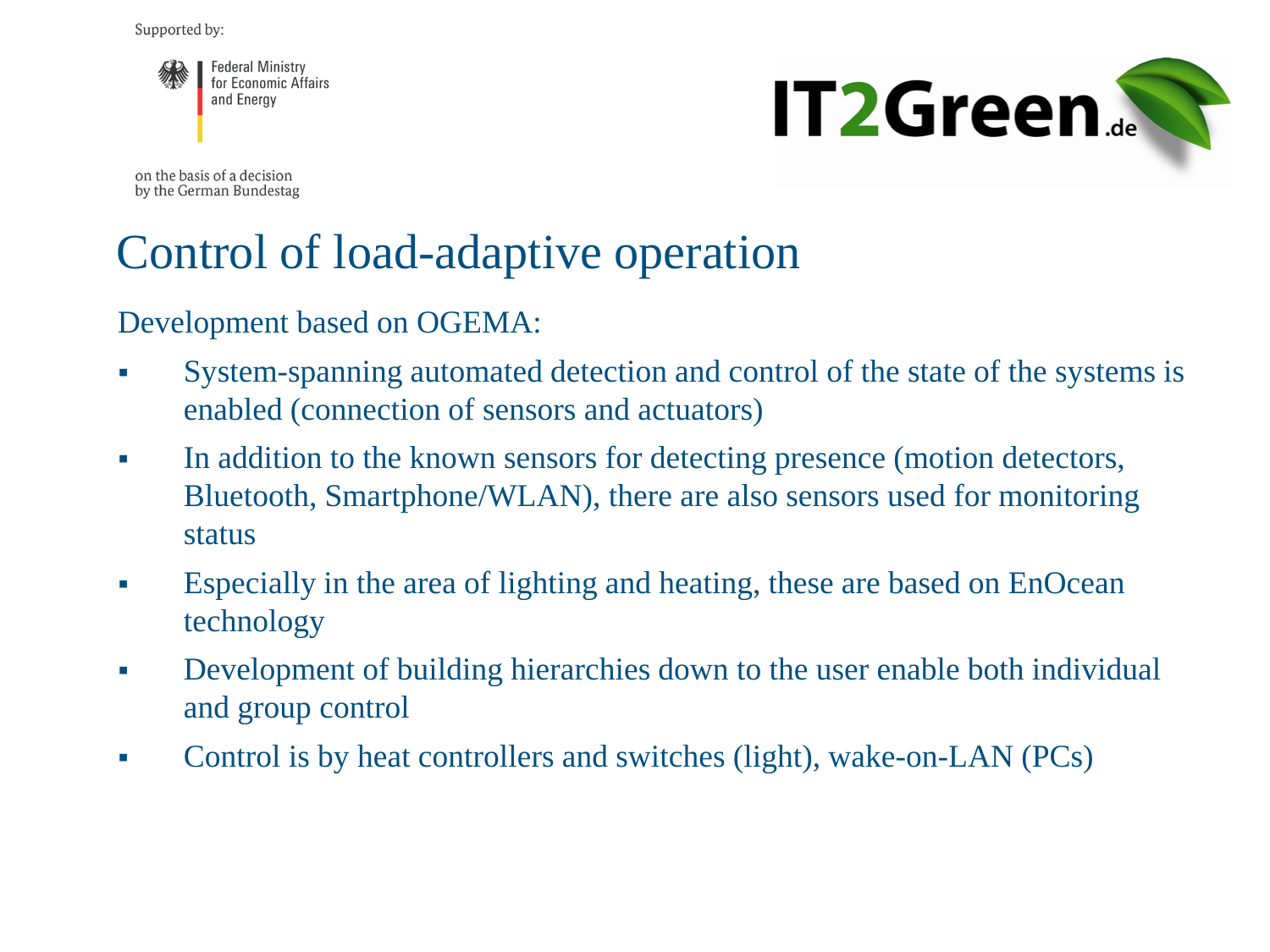



on the basis of a decision by the German Bundestag

#### Calculation of potential savings

A variety of scenarios were calculated for savings in ICT:

- Users with minimal savings: 6–9%
- Users with average savings: 22–25%
- Users with maximal savings: 37–41%

However, the degree of savings depends on which basic PC equipment is available and what energy-saving measures have been taken so far

- An optimized PC system increases savings by 4 to 29 percentage points.
- With the addition of heating and lighting, there is a savings potential of approx. 23–26% (with optimized PCs, about 2 percentage points less), that is, up to 1000 kWh per year in an office with three occupants.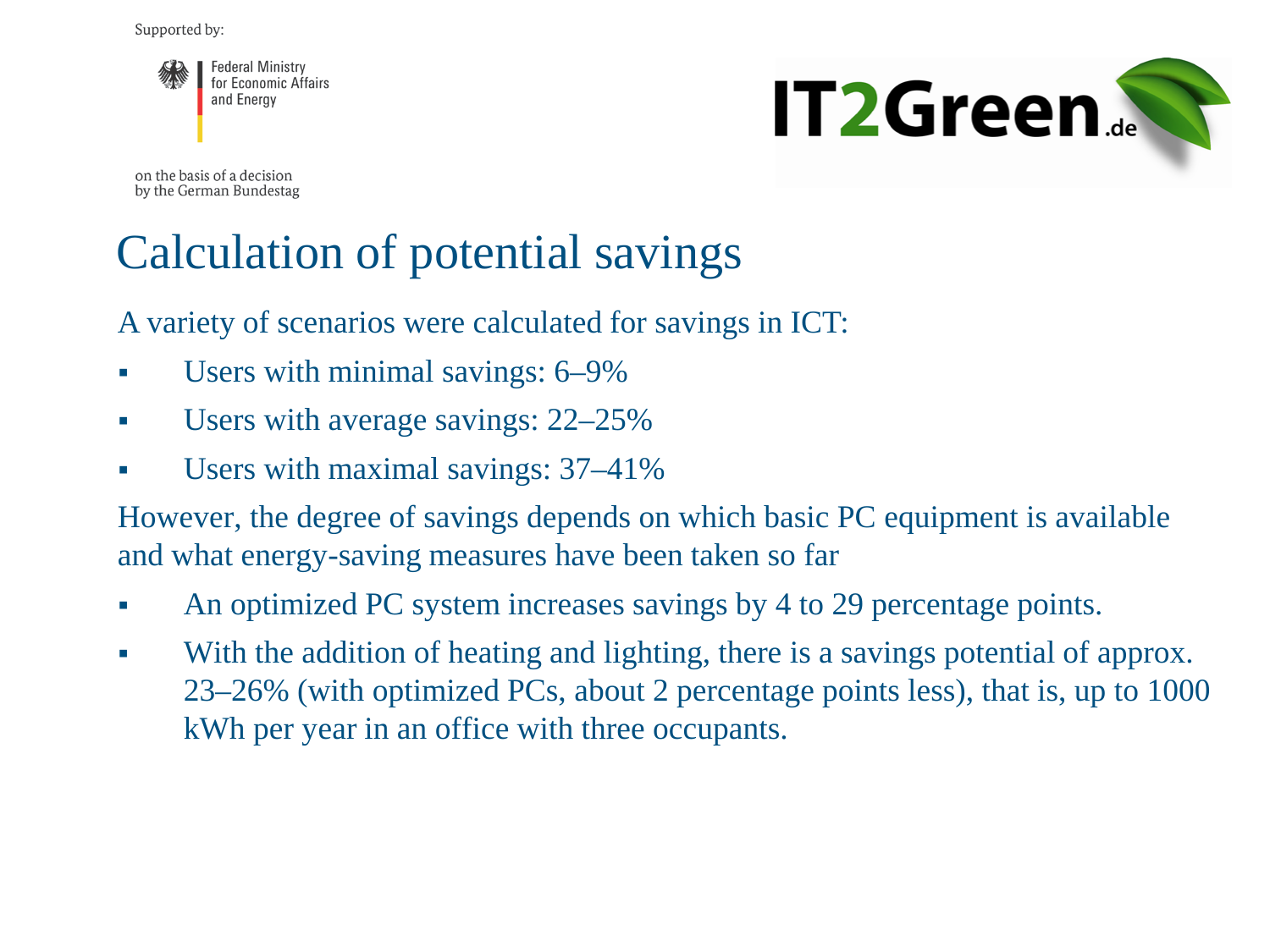



on the basis of a decision by the German Bundestag

### Making use of the results

In the short term:

- Development of the pinta demonstrator & standardisations
- Energy efficiency services / consulting services for municipalities
- Involvement of other context sources
- OGEMA 2.0 Workshops and tutorials for industry working group

In the medium term:

- " "Kismet Drone" / SSID detection
- Other scheduling systems, such as Outlook, Google Calendar, etc.
- Development of the data privacy concept
- Control of air conditioning (building and home automation)
- Predictive context recognition
- User interfaces on smartphones and product-related prototype for control of ICT devices through context sensitivity (with PhoneTec)